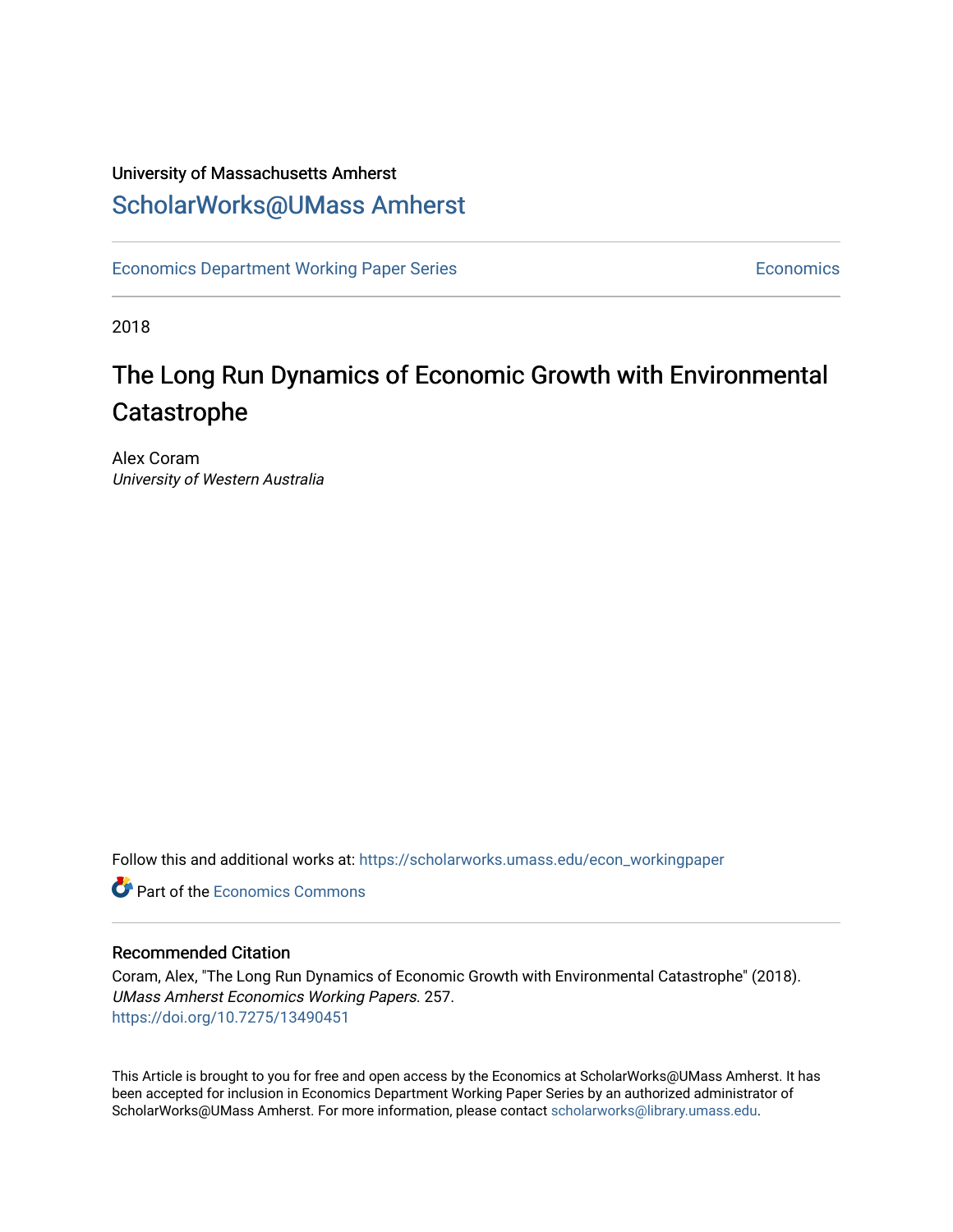## The long run dynamics of economic growth with environmental catastrophe

Alex Coram. Professor Emeritus UWA. Lateral Economics.

## Abstract

The purpose of this paper is to consider the dynamics of growth in a two state variable and two control variable model where the environment is taken as a constraint. This captures some elements of environmental problems not covered in the cost approach. It also captures the idea that the environment may be an absolute barrier or have a catastrophe boundary. It show that, even though the environment is not a cost, it may be optimal to cut growth before the barrier is reached. It also shows that the technology of production has a strong non-linear affect on maximum attainable output.

JEL classifications: O4, Q54, Q58

## 1 Introduction.

Societies produce material goods by combining already produced goods with energy and other resources from the environment and it is often claimed that the existing stock of environment resources is being reduced below a level which is sustainable. At one level it seems to make sense the the environment is being run down. At another it is more difficult to see how this might be understood in terms of the dynamics of growth.

The environmental literature takes the environment in a general sense of the atmosphere, oceans, land, forests, marine life and so on and emphasizes linkages between say agricultural production and destruction of marine environments, or between fossil fuels and climate change. In this literature there is clearly a strong distinction between the natural environment and the production process. This is perhaps not so clear in some of the economic literature where natural resources are taken as an input into production sometimes treated as substitutable for other forms of capital as in chemical fertilizer for more land or plastic for wood. For our purposes the important distinction is between produced goods in the usual sense and environmental goods. This does not mean that environmental goods cannot be partially or indirectly produced. For example, clean air can be produced by scrubbing outputs from power generators, cars and the like or even the atmosphere.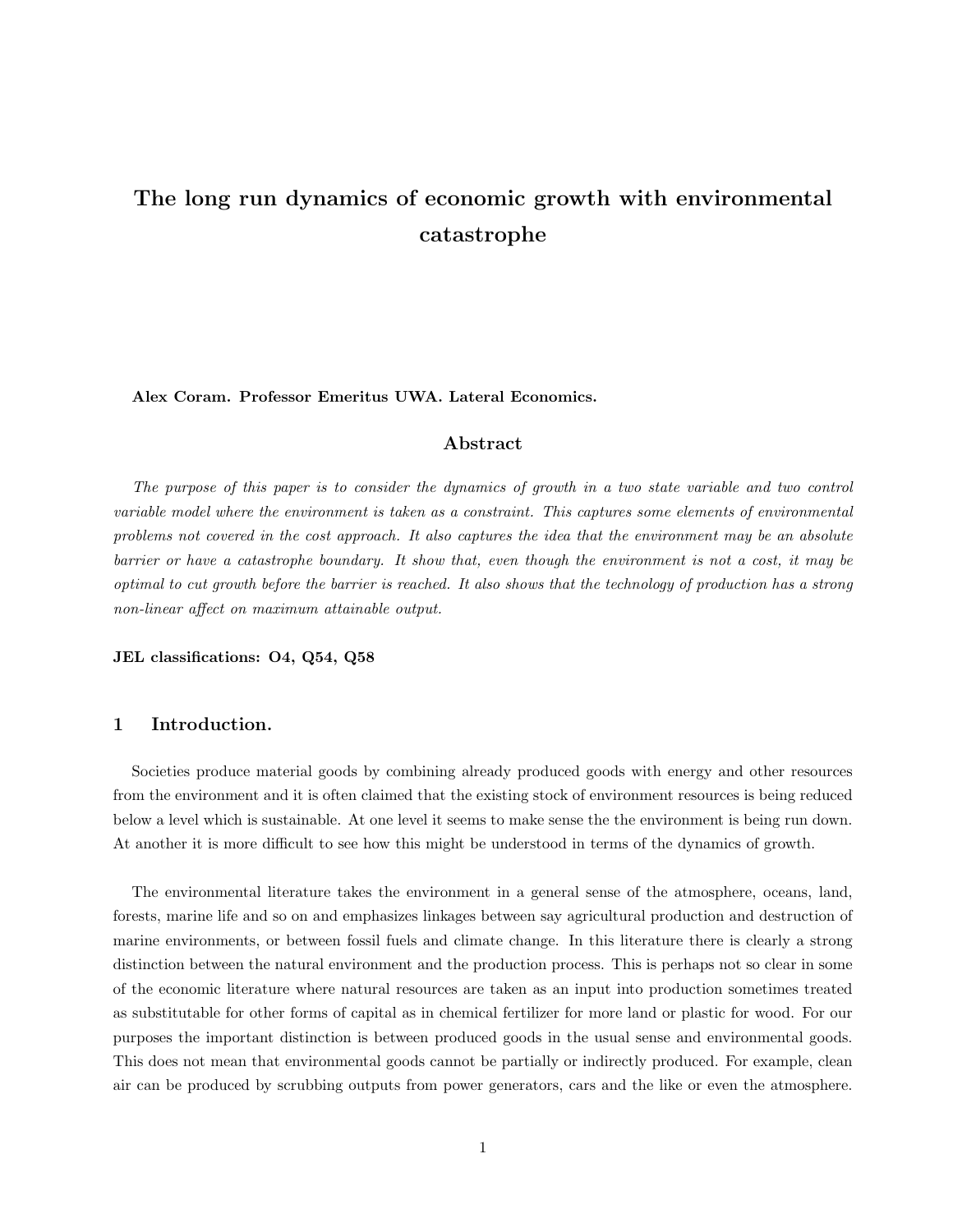Land fertility can be regenerated, marine environments can be rebuilt by cleaning the oceans or restocking. Even the planet can, maybe, be geo-engineered. Nonetheless, this process is not the same as the typical process for manufacturing capital and other goods.

Rather than be too specific it is assumed there is a meaningful distinction between manufactured capital and environmental goods. The paper then develops a model to study the characteristics of economic growth when environmental limits are taken into account? In order to make the question interesting it is assumed that the environment only exists as a constraint. It has no intrinsic value.

Treating the environment as a constraint captures a position between those who wish to attribute both a constraint and a value to the environment and those who value production without limit. It raises a refinement to the previous question. If the environment only exists as a constraint, would it be optimal to spend resources preserving it at any greater level than the minimum required?

Another consequence of this treatment is that the limits to the environment are hard. They are exogenous to the process of determining the optimal growth path and not determined by attempting to choose the amount of damage that optimizes a payoff function. This approach is common in economics and has some serious problems. Not the least of these is that it imposes an economic skin on a problem in physical science and needs to assign values to uncertain risks with possible catastrophic outcomes. It would seem at least as desirable to consider the best way of progressing within given limits. See, for example, Ackerman for a discussion [1].

No attempt will be made to include a process whereby the environment regenerates. Some regeneration is implicitly included in the lower limit to the stock of environmental good . The process of interest is where regeneration is facilitated by resource inputs such as rehabilitating land, scrubbing emissions, restoring waterways, geo-engineering and the like. In an indirect way a decision not to extract resources or to create reserves, for example, can also be thought of as providing an environmental input.

Technology is important in the rate of environmental degradation. It has been included in the analysis as a choice parameter and fixed for the life of the programme. This is not ideal, but it seems a better way of capturing the lumpiness of technology than treating it as either a continuous variable or as a discontinuous spike.

A complete review of the literature is beyond the scope of this paper. It takes a different approach from the cost benefit that has dominated much of the discussion by assuming the constraints are given and asking different questions. Perhaps the most well known work in this area is that of Nordhaus and Stern [?] [4]. It differs from the study of optimal growth with environmental inputs by Beltratti, Chichilnisky and Heal in that their paper the environment is an input into production and also regenerates [2]. In addition their only choice variable is the level of consumption which determines the rate of growth of capital. In this paper the level of investment and the level of resources used to regenerate the environment are both control variables.

Among the main results are that the planner either switches off expenditure on economic growth before the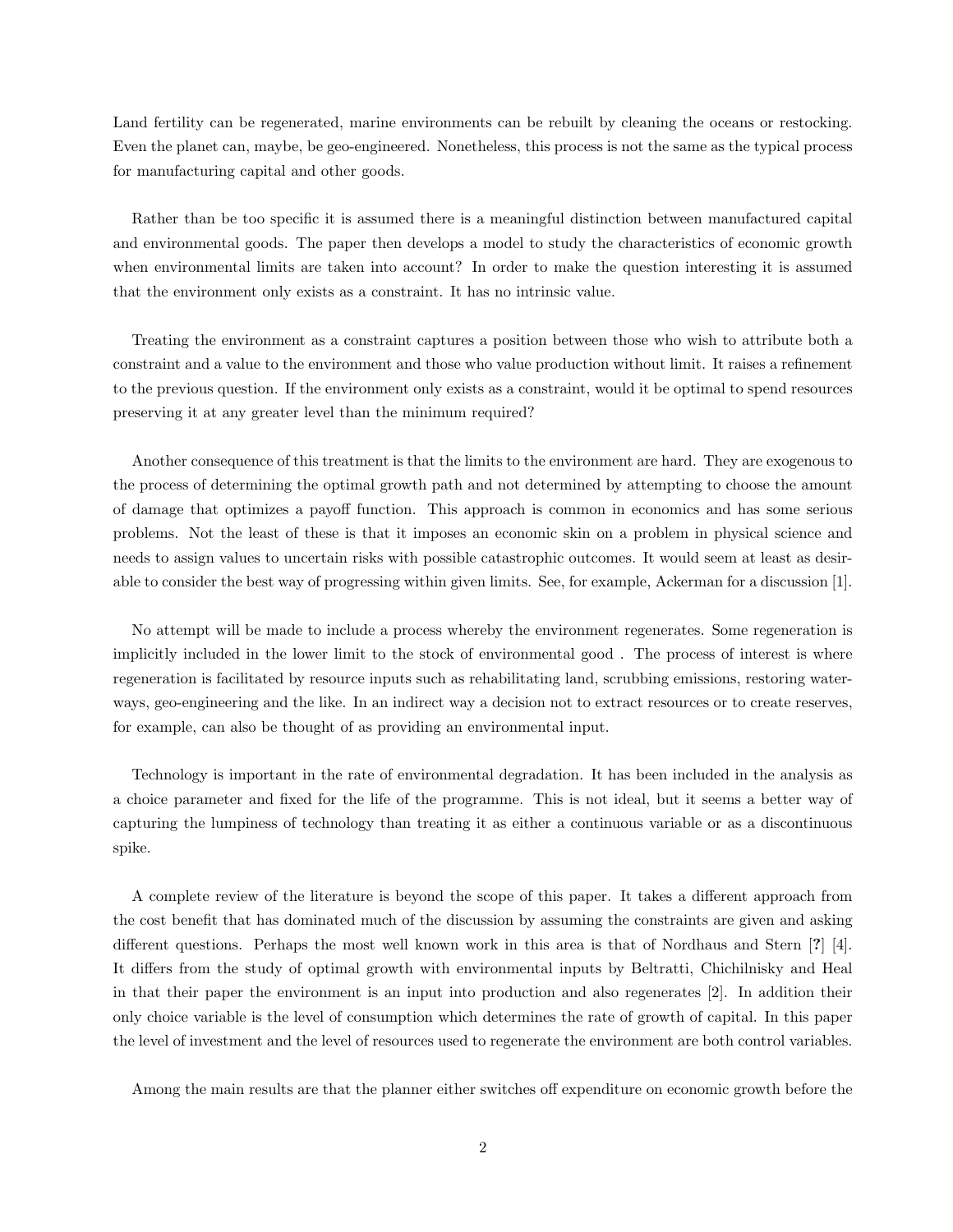constraint is reached and slows the rate at which the environment degrades or, in some circumstances, stops growth in production to rebuild the environment. In addition technology has a strong non-linear affect on the attainable long run level of production and consumption.

In the next section I develop the model. It is analyzed in section three.

### 2 The model

#### 2.1. Dynamics of growth and the environment

Suppose we have some capital stock that produces a single all purpose good that can be used for producing consumer goods or more capital stock or to offset the degradation of environmental resources by the production process. The rate at which this degradation takes place depends on the technology. The planner wants to choose a technology and a level of investment in growth and the environment that maximizes a welfare function over an indefinite time horizon. The environment has no direct value. There is, however, a constraint created by the fact that the environmental resource needs to be able to provide the required inputs into production and consumption.

The stock of capital at time t is  $k(t)$  and the production function is written  $\varphi f(k(t))$  where the parameter  $\varphi$ is a function of the environmental damage for each unit of production and depends on the choice of technology given by  $\varpi$ . As  $\varpi$  decreases the environmental damage caused by a technology decreases. This means a smaller  $\bar{\omega}$  indicates an improved technology. On the other hand a smaller  $\bar{\omega}$  is more expensive. Reducing the first ten percent of damage is more expensive than reducing the last ten percent. It is assumed that  $\varpi$ is optimally chosen and remains constant throughout the programme. If it is assumed that a less damaging technology reduces the output for each unit of input in an increasing manner  $\varphi = \varphi(\varpi)$  with  $\varphi_{\varpi} > 0$  and  $\frac{\partial \varphi_{\varpi}}{\varpi}$  < 0. It also makes sense to put some lower bound on  $\varpi$  through the cost function. The idea is that no matter how good the technology there will be some damage to the environment regardless of how much is spent on the technology. To do this let  $\varphi_{\varpi} > 0$  be arbitrarily large as  $\varpi \to \epsilon$  for some  $\epsilon > 0$ . I will return to the question of how  $\varpi$  is chosen below.

The amount consumed at time t is  $C(t)$  and the amount invested in the environmental good is  $\beta(t)$ . This gives the rate of change of the capital stock as  $\dot{k} = \varphi f(k) - C - \beta$ . For this problem the interesting controls are levels of investment rather than the level of consumption. Let  $C = \varphi f(k)$  minus total investment and write investment in capital stock as  $\alpha(t)$ . This means that growth equation an be written

$$
\dot{k} = \alpha \tag{1}
$$

with  $k(0) = k_0$  given. In what follows t is omitted to simplify the notation unless necessary.

The stock of the environmental good is s and this is expressed in the same units as the stock of the all purpose good. This is done by constructing a measure such that one unit of s is the same as one unit of k. I don't give any details except to note that underlying arguments that too much environment is being used or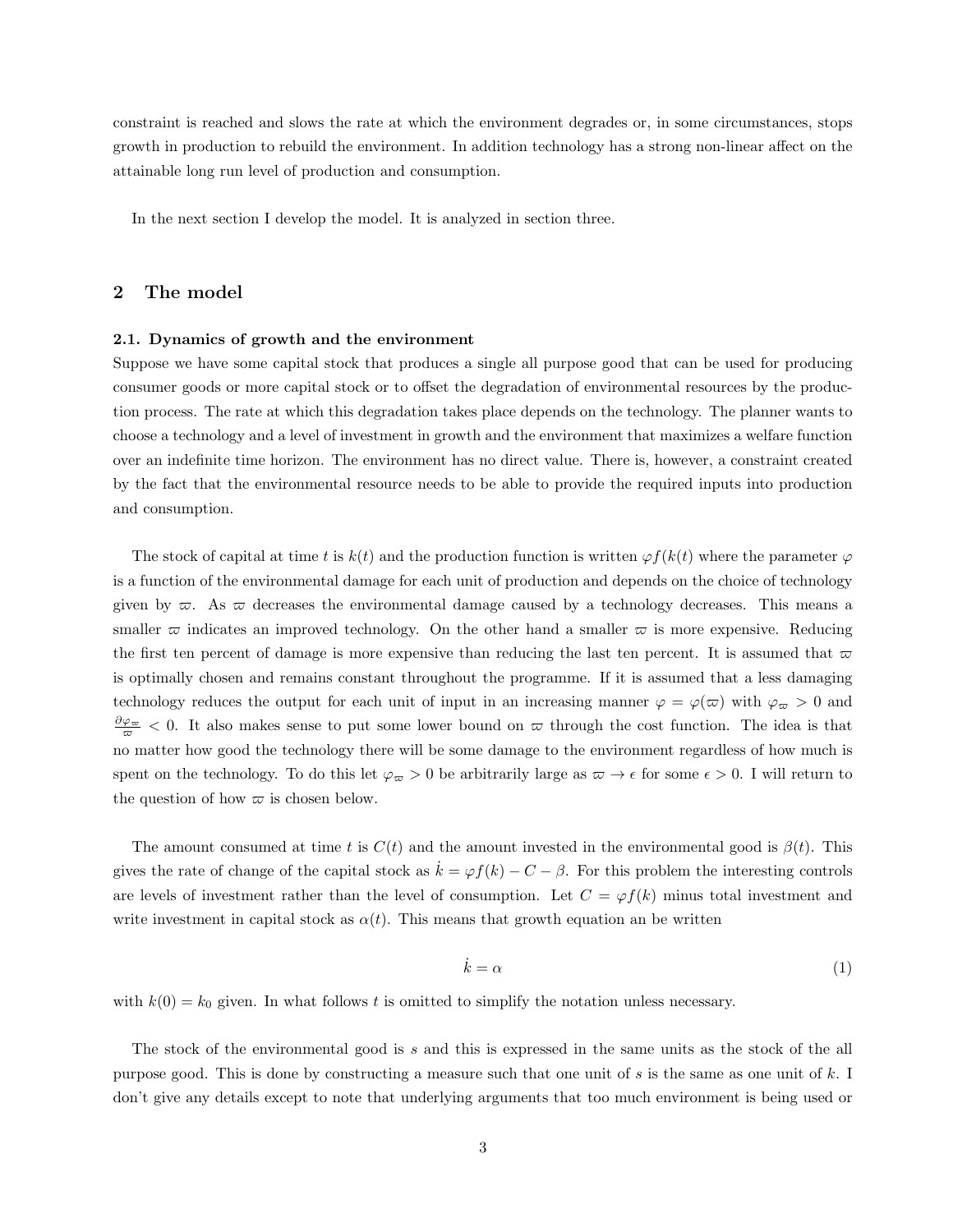that there is plenty left is an implicit measure. For example, consider the case where some amount of timber and fish and fuels are being extracted and various waste products are being dumped. In principle these have an economic value and similarly the stock of these things or the natural machinery that produces them can be imputed a value.

Changes in the stock of environmental good will depend on the level of production and the amount of the all purpose good used to reduce the rate of degradation. For a specific level of capital stock there will be a constant drain on environmental resources. It is assumed that the environment can be maintained in the sense of protecting it from further deterioration and that it can be rebuilt. It seems reasonable to guess that the cost of rebuilding the environment increases in a non linear manner. That is at early stages of deterioration programmes such as tree planting or protection marine environments may be relatively cheap. Beyond this they become more expensive. This means the dynamics for the environmental stock can be written

$$
\dot{s} = h(\beta) - \varpi k \tag{2}
$$

where h is is a continuously differentiable one to one function. Let  $h_{\beta} > 0$  and  $\frac{\partial h_{\beta}}{\partial \beta} < 0$ . Let  $s(0) = s_0$ .

It is assumed that some minimum stock of the environmental good is required in order to keep the system in equilibrium, for example a minimum mass of fish to ensure reproduction or of forest to provide for habitats and soil enrichment and climate. This minimum depends on the total amount of production. It is given by

$$
s \ge \sigma k \tag{3}
$$

for some  $\sigma > 0$  and  $\sigma \geq \varpi$ . It is assumed that  $k_0 < \frac{s_0}{\sigma}$ .

#### 2.2. Planner's problem

The planner wants to choose the level of investment in capital growth and the environmental good that will maximize consumption over time given the dynamics of the system and the given constraints. The performance index is

$$
J = \int_0^\infty e^{-\delta t} u(C) dt
$$
 (4)

 $\delta > 0$  is the discount factor.

To simplify the analysis let  $u = C$ . Set  $\varphi = 1$  for the time being without loss of generality.

To allow for consumption it is assumed that there is some upper limit to the amount of resource that can be used for investment in capital formation and in the environment at any time. This is  $f(k) - \alpha - \beta \geq j$  for  $j > 0$  some constant.

It is assumed that a solution exists. It is also assumed as a conjecture that there is a stationary state with  $\dot{p}, \dot{q}, \dot{k}, \dot{s} = 0$  and hence  $\alpha = 0$  and  $\beta = \varpi k$  for all  $t \ge c$ . This conjecture is proven below.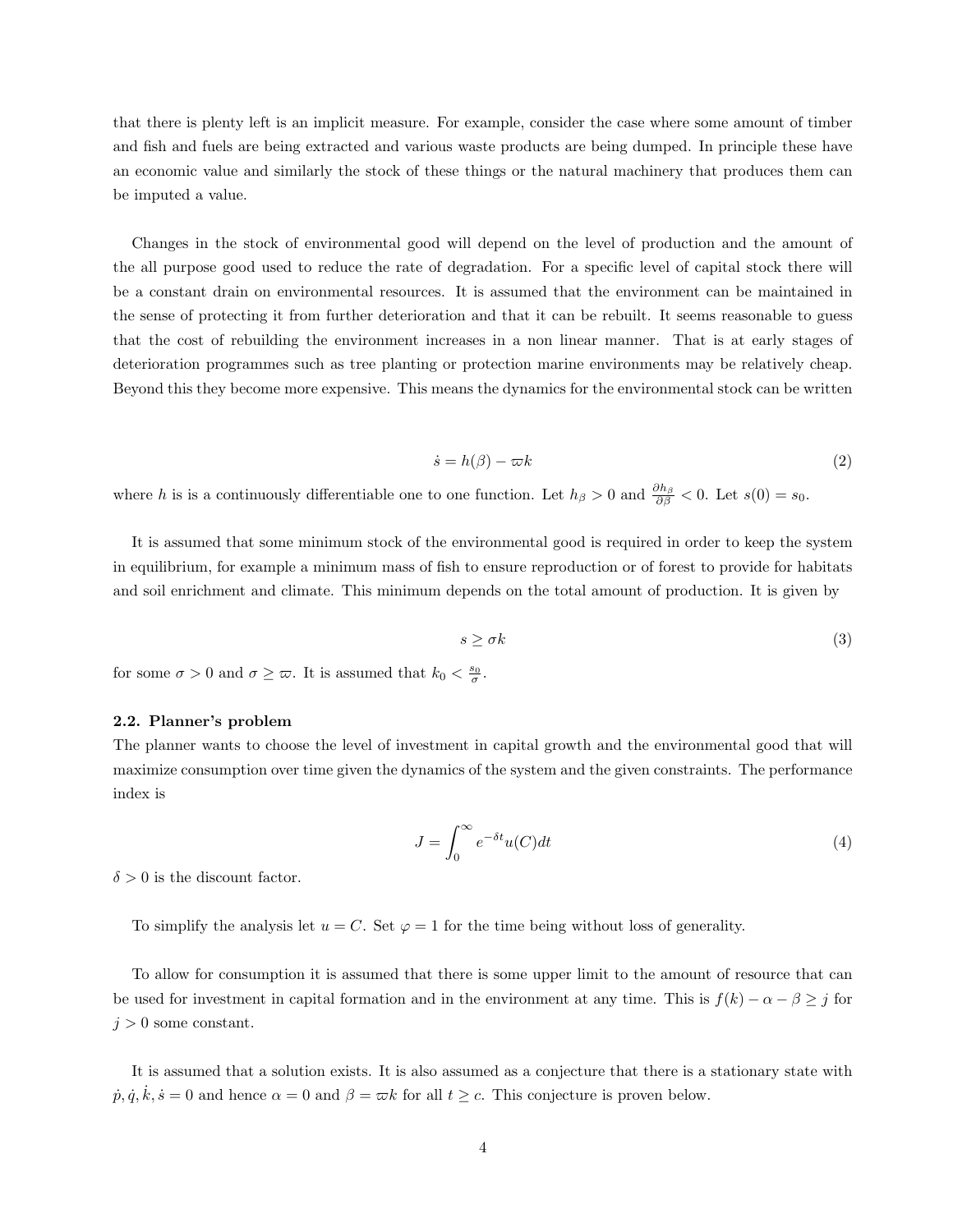## 3 Solution

#### 3.1 Summary and method

The planner's programme only operates one control at any time before the environmental constraint is reached. There are two types of trajectories. The first trajectory starts from an initial stock of the environmental good sufficiently high and expenditure on capital growth is positive until some point  $t = b$  where, in general, the constraint has not been reached. At this point expenditure on capital goods goes to zero and expenditure on the environmental good is greater than zero. The environment is allowed to degrade until the stationary state is reached. This is somewhat striking. It tells us that on the optimum trajectory economic growth should be shut down before the environmental stock is driven to a minimum. In the second investment in capital stock is positive until the constraint is reached and then the trajectory moves up this constraint until the stationary state is reached. This will typically occur when the initial level of the environmental stock is low. Roughly it is a poverty path. It is driven by a greater need to increase material production from low levels. These paths are set out in fig. 1.

To justify these assertions the necessary conditions will be derived using the Pontryagin maximum principle. Under the assumption a solution exists a path which satisfies these conditions must be optimal.

The Hamiltonian and Lagrangian functions are

$$
H = f(k) - \alpha - \beta + p\alpha + q(h(\beta) - \varpi k)
$$
\n(5)

with

$$
L = H + \psi(f(k) - \alpha - \beta - j) + \theta(s - \sigma k)
$$

where  $p(t)$  and  $q(t)$  are costate variables and  $\psi \ge$  and  $\theta \ge 0$  are multipliers associated with  $(f(k) - \alpha - \beta - j)$ and  $\theta(s - \sigma k) = 0$ . Since it is obvious leave out the  $\psi$  multiplier.

The necessary conditions are that  $\alpha$  and  $\beta$  maximize H subject to equation 3 and equations 1 and 2 together with

$$
\dot{p} = \delta p - f_k + \varpi q + \theta \sigma \tag{6}
$$

$$
\dot{q} = \delta q - \theta \tag{7}
$$

and this gives

$$
\ddot{p} = \delta - \frac{f_k}{\partial k} \dot{k} + \varpi \delta q \tag{8}
$$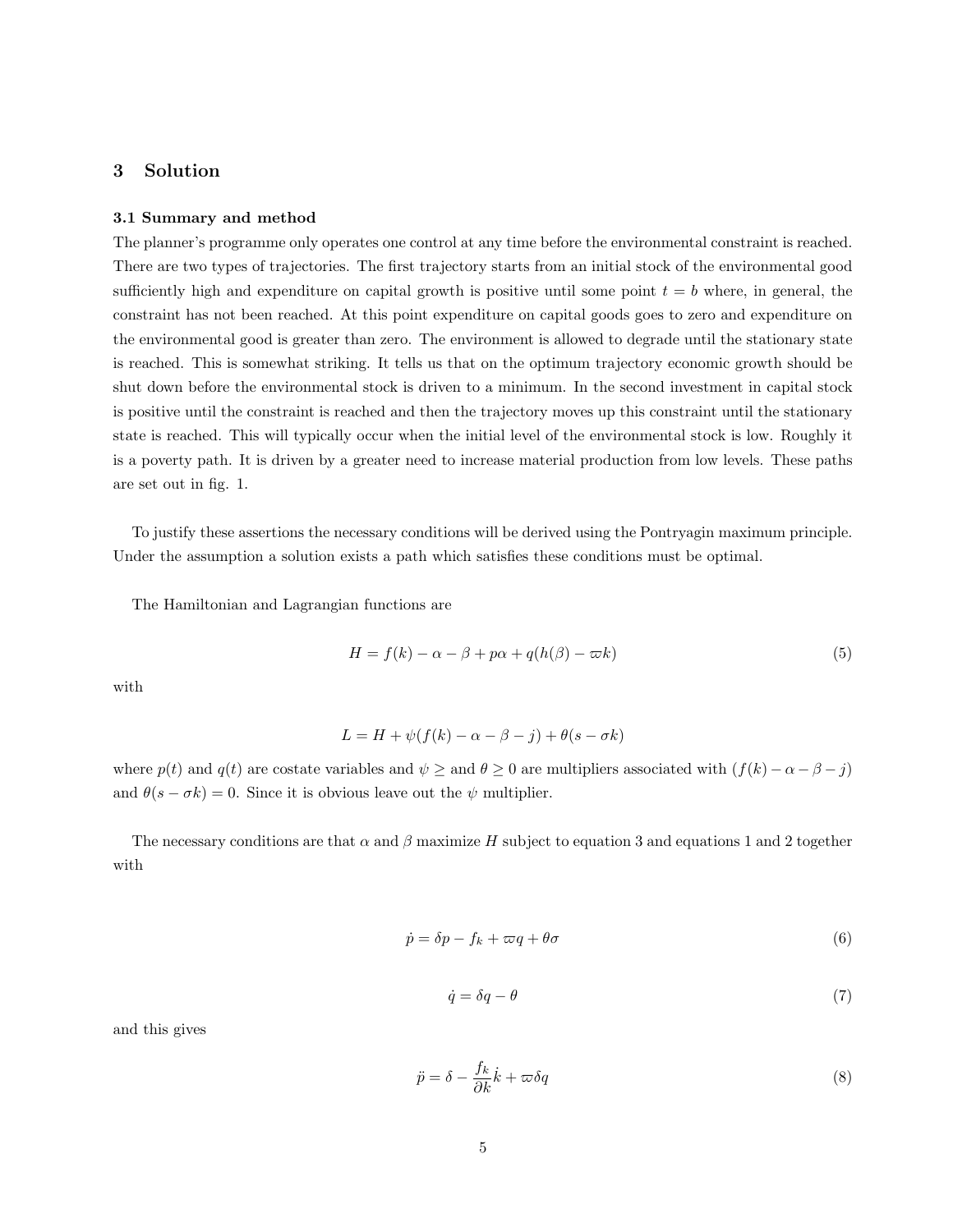The derivatives on the Hamiltonian are

$$
H_{\alpha} = -1 + p \tag{9}
$$

$$
H_{\beta} = \frac{-1}{h_{\beta}} + q \tag{10}
$$

A trajectory that satisfies the necessary conditions is optimal because  $f - \alpha - \beta$  is concave or quasi-concave in  $(k, \alpha, \beta)$ ,  $p\alpha$  and  $q(ln\beta - \overline{\alpha}k)$  and  $\sigma(s - \theta k)$  are concave or quasi-concave in  $(k, s, \alpha, \beta)$ .

It can now be shown that the maximum value of  $k$  has an upper bound. From the properties of  $h$  there is an inverse function  $g : \beta = g(\overline{\omega k})$ . Even if the stationary point is not reached in finite time and  $c \to \infty$  the system spends an arbitrarily large amount of time arbitrarily close to a stationary point the Hamiltonian is  $f - g$ . It follows that

$$
k \ max = K \le k : f_k = \varpi g_{\varpi k} \tag{11}
$$

and since  $f_k$  is decreasing and  $g_{\varpi k}$  increasing this has a unique solution from the intermediate value theorem.



Figure 1. Examples of optimal trajectories

#### 3.2 Trajectories

The first proposition shows that either the amount spent on economic growth or the amount spent on the environment must be zero in all measurable intervals when the environmental constraint is not active. I then prove the assertions.

**Proposition 1:** The optimal trajectory does not permit  $\alpha > 0$  and  $\beta > 0$  in any measurable interval in  $(0, c)$ with  $s < \sigma k$  for  $t < c$ .

**Proof:** Suppose there is an interior solution with  $\alpha > 0$  and  $\beta > 0$  in some measurable interval  $(a, b)$ . Then from equations (9) and (10) we need  $p = 1$  with  $\dot{p} = 0$ . From equation (6)

$$
\dot{p} = \delta - f_k + wAe^{\delta t} = 0
$$

and since either  $f_k = 0$  or  $f_k < 0$  the inequality cannot be maintained in any measurable interval. Contradiction.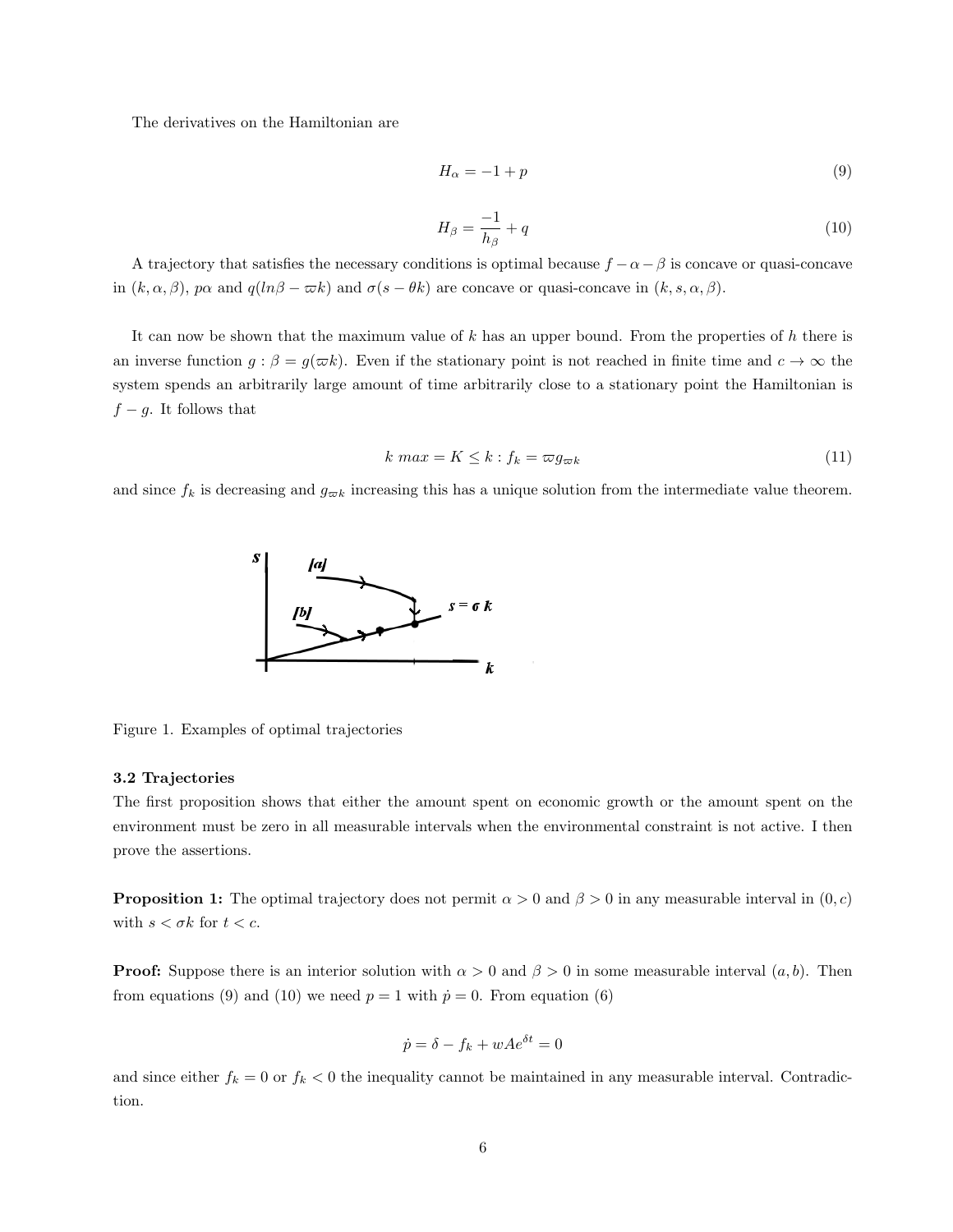$\Box$ 

An immediate consequence of this is that the conjecture about the existence of a stationary state is now proven. This is because  $\dot{k} > 0$  and  $\dot{s} \ge 0$  requires  $\alpha > 0$  and  $\beta > 0$ . It is possible that the stationary state is not reached in finite time and  $c \to \infty$ . This cannot happen because  $\beta = z(q)$  and from the properties of the function h we have  $z_q > 0$  and  $\frac{\partial z_q}{\partial q} > 0$ . This means  $\beta = z(Ae^{\delta t})$  and hence  $\dot{\beta} > 0$  and  $\ddot{\beta} > 0$ . It follows that it is not possible to hold  $\beta$  arbitrarily close to a fixed  $\sigma k$  for an arbitrarily large period of time.

**Proposition 2:** The optimal trajectories are almost always of two types. [a] For  $s_0$  sufficiently large and  $f_k$ evaluated at  $k > k_0$  bounded  $\alpha = \alpha$  max until  $t = b$  where  $s(b) > \sigma k(b)$ . For  $t > b$  we have  $\alpha = 0$  and  $\beta > 0$ until  $t = c$  and  $s(c) = \sigma k(c)$  at a stationary state. [b]. For  $f_k$  sufficiently large  $\alpha = \alpha$  max until  $t = b$  where  $s(b) = \sigma k(b)$ . In the interval  $(b, c)$  for  $c \ge b$  we have  $\alpha > 0$  and  $\beta > 0$  with  $s = \sigma k$  until  $t = c$  and  $s(c) = \sigma k(c)$ .

**Proof:** The first thing is to show that  $\alpha = \alpha$  max in the continuous interval  $(0, b)$  and  $\alpha = 0$  otherwise when  $s > \sigma k$ . Suppose not. This requires  $\dot{p} > 0$ . It is only possible for the multiplier  $\theta$  to set  $\dot{p} = 0$  when  $s(c) = \sigma k(c)$  if  $\dot{p} < 0$  at  $t = c$ . For this to be possible  $\ddot{p} < 0$  for  $\dot{p} = 0$ . From equation (8) this requires

$$
-\frac{df_k}{dk}\dot{k}+\varpi \delta q<0
$$

and the contradiction from the fact that  $\frac{df_k}{dk} < 0$ .

The second thing to show is that the stationary state cannot, in general, be reached at  $t = b$  on a continuous trajectory without switching. Assume it can. This is only possible with  $\alpha > 0$  at  $t = b$  and hence  $p \ge 1$ . If  $p > 1$  then  $\beta = 0$  so  $t = b$  cannot be a stationary state. This means  $p = 1$ . At  $t = b$  equation (7) requires  $\theta = \delta q$ . From equation (10) we can write  $q = y(\omega k)$  at  $t = c$  since  $h_\beta$  is a function of  $\beta$  alone and hence  $\dot{p} = \delta - f_k + y(\omega k)(\omega + \delta \sigma)$ . It follows from the fact that  $\alpha = \max \alpha$  that k is determined by  $\int_0^c \max \alpha + k_0$ and c is determined by  $s(c) = \sigma k(c)$ . This means that  $\dot{p}$  is determined at  $t = c$  by  $s_0$  and  $k_0$ . This contradicts the requirement that  $\dot{p} = 0$ .

This leaves two trajectories.

Trajectory [a]. The first possibility is that  $\alpha > 0$  until  $t = b$  and  $p < 1$  for  $t > b$ . This gives  $\beta > 0$  and  $\beta > 0$ for  $t \in (b, c)$  and the stationary state is reached at  $t = c$ . In this case  $p_0$  is chosen such that  $p = 1$  at  $k(b)$ :  $f_k$ has the value at  $t = c$  required for  $\dot{p} = 0$  with  $\theta : \dot{q} = 0$ .

It might also be possible that there is a  $\theta$  such that p jumps up to  $p = 1$  at  $t = c$  and  $\dot{p} = 0$  in some interval c, m). Since  $\dot{p}$  is determined by the  $p_0$  required for  $p(b) = 1$  it would be necessary for  $\theta(b)$  to have the value at  $t = c$  for p to jump and for  $\dot{p} = 0$  at  $t = c$ . In general this will not be possible.

[b]. The second possibility is that the constraint is reached at  $t = b$  and the controls are  $\alpha > 0$  and  $\beta > 0$ with  $s = \sigma k$  in the interval  $(b, c)$ . This trajectory differs from the case where there is a stationary state at  $t = b$  because  $\theta$  is not determined. A stationary state is reached at  $t = c$  where k and c depend on the value of  $\alpha$  in the interval  $(b, c)$ . For  $\dot{p} = 0$  at  $t = c$  it is necessary that  $K : y(\varpi k)(\varpi + \delta \sigma) = f_k - \delta$ . This is feasible if  $f_k$  is sufficiently large at  $t = b$ .

 $\Box$ 

Proposition 2 says that for some given f with  $\frac{\partial f_k}{\partial k}$  < 0 and  $k_0$  path [a] will occur for  $s_0$  is large. This follows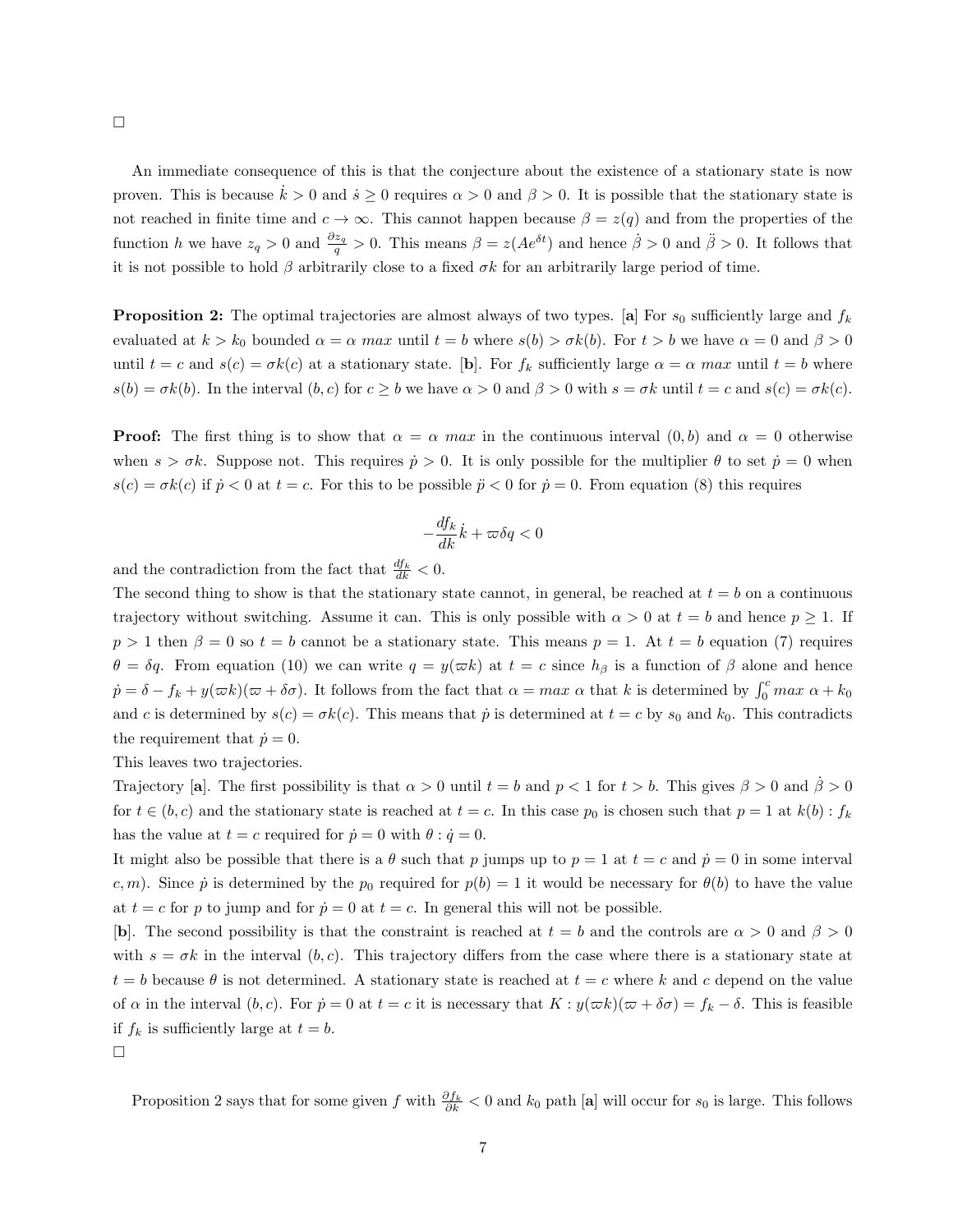from the fact that  $k(c) = \int_0^c \alpha max$  and  $f_k$  will be too small at  $t = c$  when  $s = \sigma k$  for the adjustment in the value of k needed to set  $\dot{p} = 0$  obtained by following path [b]. Conversely if  $s_0$  is sufficiently low the time to reach  $s = \sigma k$  is less and  $f_k$  can be large. If it were possible that a path would hit k max before the switch it would be necessary to introduce the condition that  $k < k$  max. This would still be a path of type [a].

In different terms proposition 2 says that the programme anticipates the constraint in [a] and stops investment in economic growth before this constraint is met. Why do this? An after the fact intuition is that as  $k$ increases the cost of maintaining the stationary state out to the infinite time horizon will increases and it is better to switch rather than wait. This must be the case because there is an upper bound on the maximum stock of the capital good. This also gives something of a bridge between the position of the environmentalists and the advocates of growth. Even if the environment is treated as a free good the constraint forces early preservation measures.

It is difficult to see how this translates in any detail without information on the initial conditions and a way of constructing a metric. One possibility is that the system has already gone beyond the switching point at  $t = b$  or beyond  $s = \sigma k$ . In these cases a variation to the model would be required to analyze the optimum trajectories.

#### 3.3. Choice of technology and maximum value

The technology of production will affect the maximum value for  $k$  in equation (11). Taking the derivative of this equation with respect to  $\varpi$  gives

$$
\frac{\partial f_k(max\ k)}{\partial \varpi} = kg_{\varpi}
$$

and since  $\frac{\partial g_{\varpi}}{\varpi} > 0$   $\varpi$  has a non-linear effect on the the maximum attainable k.

It has been assumed that  $\varpi$  is optimally chosen. If it were cost free it would be set at zero to make  $k \, max \rightarrow \infty$ . This doesn't make much sense and it is now necessary to put the cost  $\varphi(\varpi)$  into the performance index. To get the optimum  $\varpi$  we need to maximize the performance index in equation (4). This will be the same as maximising  $\int (H - p\dot{k} - q\dot{s})$ . Put this into Lagrangian form. Partial integration gives

$$
v = \int_0^\infty (L + \dot{p}k + \dot{q}s)dt - (pk + qs)|_0^\infty
$$

To get the total differential with respect to  $\varpi$  use the fact that along the optimal trajectory the partials of the Lagrangian with respect to the controls and the states will become zero. This leaves  $\frac{\partial L}{\partial \varpi}$  inside the integral. It is also necessary to take onto account the discount rate when comparing the values of the integral terms across different intervals. Return to the present value formulation and express the present value co-states as  $\bar{p}$  and  $\bar{k}$ . Using Leibnitz's rule and the fact that  $(k+s)|_c^{\infty} = 0$  the optimum in the current value programme is

$$
v_{\varpi} = \int_0^c (e^{-\delta t} \varphi_{\varpi} f(k) - \bar{q}k) dt - \bar{p}k(c)_{\varpi} - \bar{q}s(c)_{\varpi} + \int_c^{\infty} (e^{-\delta t} \varphi_{\varpi} f - kg(\varpi k)_{\varpi}) dt = 0
$$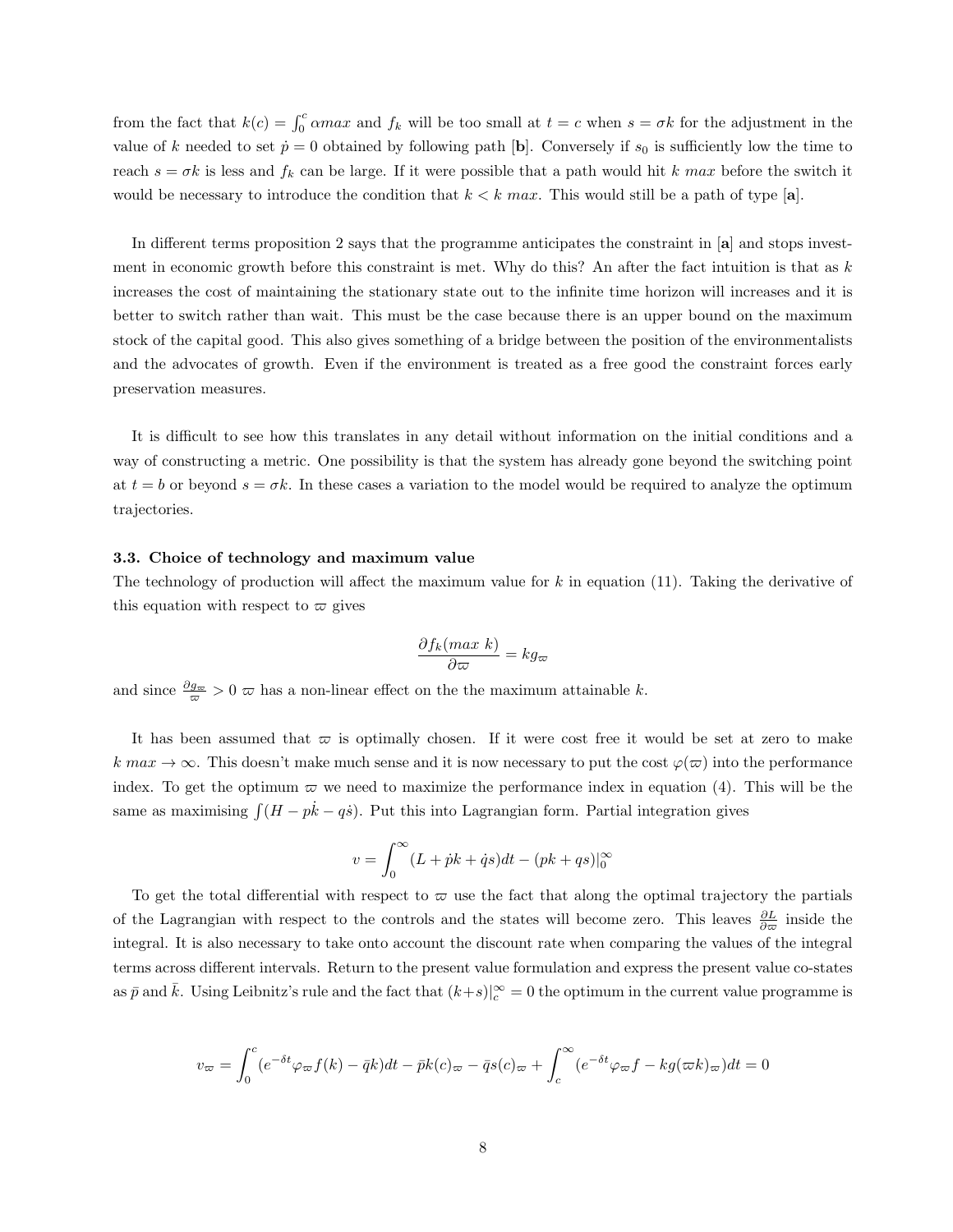where the  $L(c)_{c_{\overline{n}}}$  cancels since it is evaluated as a plus and a minus at the junction point  $t = c$ .

Using  $\bar{p} = e^{-\delta t}p$  with a similar expression for q

$$
v_{\varpi} = \int_0^c e^{-\delta t} (\varphi_{\varpi} f - qk) dt - e^{-\delta c} p k(c)_{\varpi} - e^{-\delta c} p s(c)_{\varpi} + \int_c^{\infty} e^{-\delta t} (\varphi_{\varpi} f - k g_{\varpi}) dt
$$

Using the mean value theorem for integrals this can be rewritten

$$
(1 - e^{-\delta c})c(\varphi_{\varpi}f(k(b)) - q(b)k(b)) + e^{-\delta c}(B - c)((\varphi_{\varpi}f(k(c)) - k(c)g_{\varpi})) + \vartheta_{\varpi}
$$

for  $b < c$  and  $\vartheta_{\varpi} = -e^{-\delta c}(pk(c)_{\varpi} + qs(c)_{\varpi})$  and  $B \to \infty$ .

We cannot solve this without specifying the functions. To get an estimate note that for a fixed  $c$  the term involving B dominates the expression for  $v_{\infty}$  as B becomes arbitrarily large. Let  $k(c) = \overline{k}$ . It follows that

$$
\varphi_{\varpi} \bar{f} \approx \bar{k} g_{\varpi} \tag{12}
$$

### 3.4 Examples

**Example 1.** The first example takes the case where  $f(k) = k$  and  $h(\beta) = 2\sqrt{\beta}$  to give k  $max = \frac{2}{\varpi^2}$ . Taking the second derivative  $\frac{\partial k \max}{\partial \sigma} = -\frac{4}{\sigma^3}$ . This means that an improvement in the technology accelerates the maximum attainable k at a rate given by the inverse of  $\varpi^3$ .

**Example 2.** Now set  $f(k) \neq k$ . Then k max is  $k : f_k = \frac{\omega^2 k}{2}$  and q at the stationary point is  $\frac{\omega k}{2}$ . It is immediate from equation (6) evaluated at  $\dot{p} = 0$  that  $\frac{\partial f}{\partial k} > \frac{\varpi^2 k}{2}$ . It follows that the optimum vale of k is less than  $k$  max.

**Example 3.** Continue with  $\beta = \frac{(\varpi k)^2}{4}$  $\frac{(k)^2}{4}$  for all  $t > c$  and let  $\varphi = 2\sqrt{\varpi}$  with  $f = k$ . Using the approximate values this gives

$$
\varphi_{\varpi} \bar{f} \approx \frac{\varpi \bar{k}^2}{2}
$$

It follows that equation (12) becomes

$$
\varpi = \bar{k}^{-\frac{2}{3}} \quad \text{and} \quad \varphi = \bar{k}^{-\frac{1}{3}}
$$

and this will have a solution for all  $\varphi: \frac{2\varphi_{\varpi}}{\varpi} > \frac{\bar{k}^2}{\bar{f}}$  as  $\varpi \to 0$  and  $\frac{2\varphi_{\varpi}}{\varpi} < \frac{\bar{k}^2}{\bar{f}}$  as  $\varpi \to B$ .

## 4 Final remarks

The aim of the paper has been to get some understanding of the trajectories of capital growth and of environmental change when the environment acts as a constraint on production and consumption. Here is a summary.

The most striking feature of the model is that the optimal programme terminates capital growth short of the environmental constraint when initial stocks of the environmental good are sufficiently high. It then spends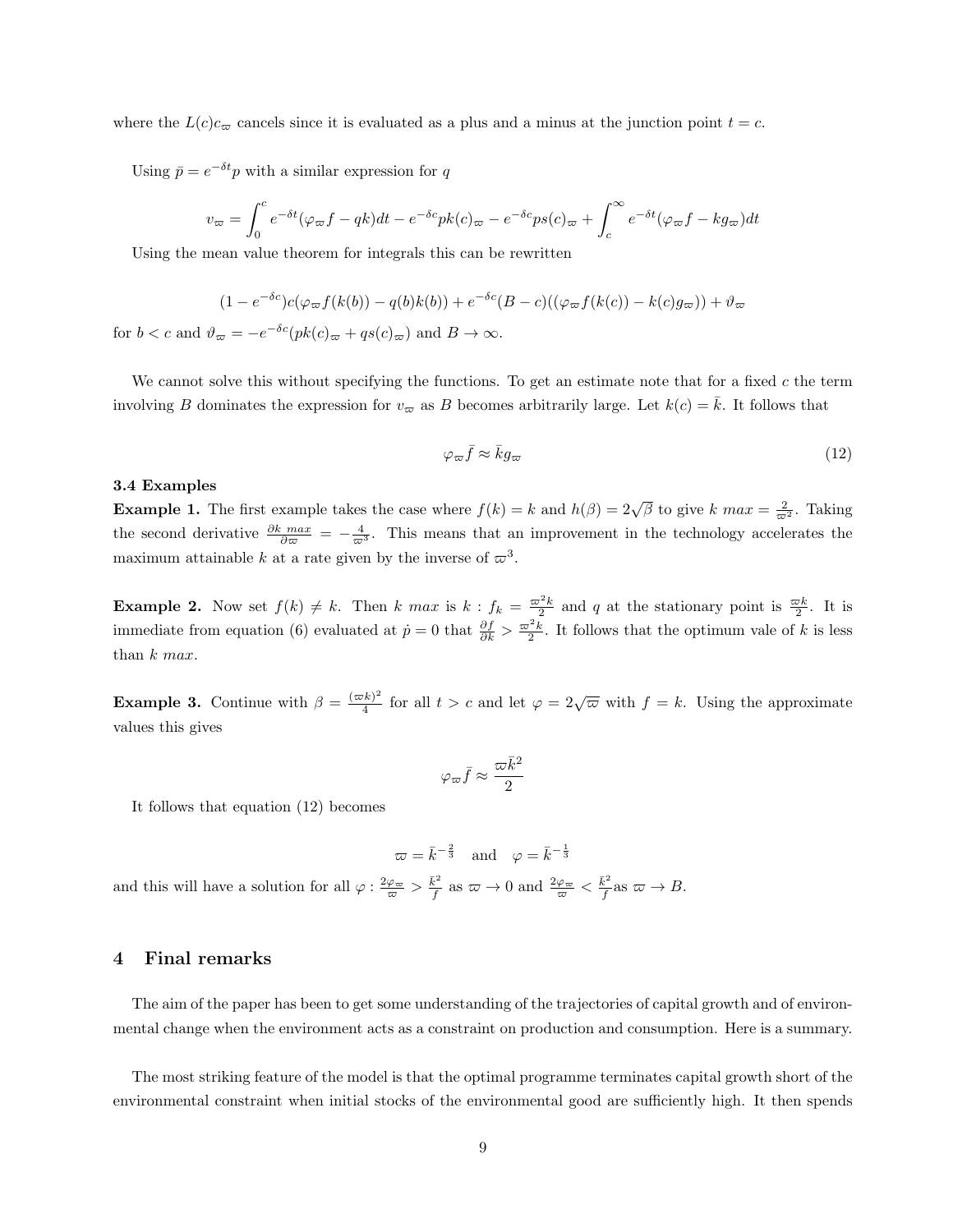resources slowing the rate of environmental degradation. In some ways this parallels the environmentalist argument. When initial stocks are low and the rate of return on investment in capital goods is high it may be best to rebuild the environment along the constraint. If a little speculation is allowed, it would appear that the market does not provide a mechanism for tracking the best trajectory. It may not even have the signals necessary to terminate on the constraint.

It was also shown that as the technology of production has an important role in determining the stable level of production and consumption in the long run. It increases the maximum attainable level of capital stock in a non-linear manner.

It is not clear where the system is in diagram 1. If it is to the left of the switching point in path [a] a different model is required to determine the path to go.